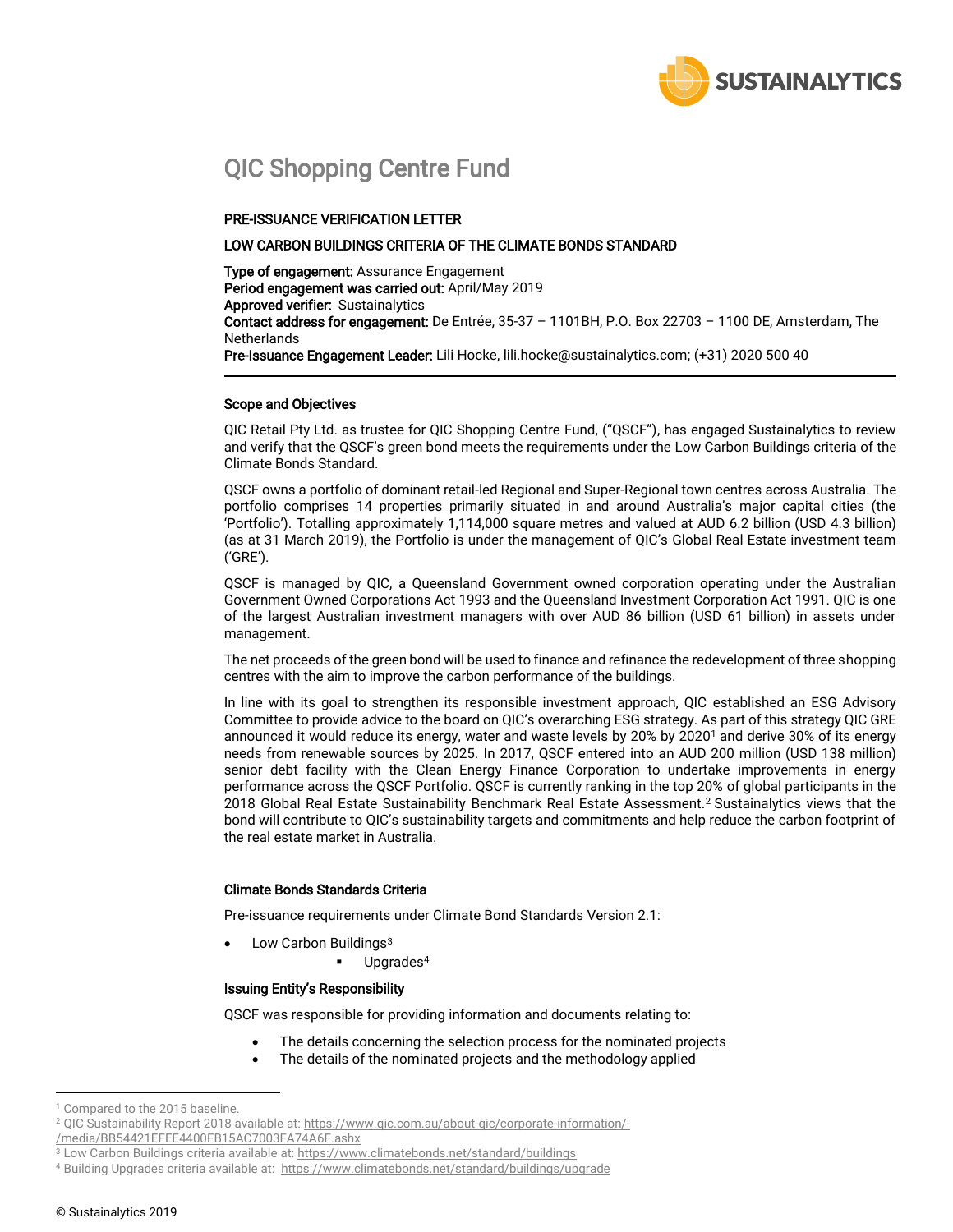- The management systems for internal processes and controls for nominated projects, including: tracking of proceeds, managing unallocated proceeds and earmarking funds to nominated projects
- The details of commitments for reporting prior to issuance, including investment areas, management of unallocated proceeds and frequency of periodic Assurance Engagements

#### Independence and Quality Control

Sustainalytics, a leading provider of ESG and corporate governance research and ratings to investors, conducted the verification of QSCF's green bond, issued to finance the redevelopment of eligible green buildings, and provided an independent opinion informing QSCF as to the conformance of the green bond with the Pre-Issuance requirement and Low Carbon Buildings criteria of the Climate Bonds Standard.

Sustainalytics has relied on the information and the facts presented by QSCF. Sustainalytics is not responsible of any aspect of the nominated projects referred to in this opinion including estimates, findings, opinions, or conclusions are incorrect. Thus, Sustainalytics shall not be held liable if any of the information or data provided by QSCF's management and used as a basis for this assessment were not correct or complete.

Sustainalytics makes all efforts to ensure the highest quality and rigor during its assessment process and enlisted its Sustainability Bonds Review Committee to provide oversight over the assessment of the bond.

## Verifier's Responsibility

The work undertaken as part of this engagement included conversations with relevant QSCF employees and review of relevant documentation to confirm the green bond's conformance with the Climate Bonds Certification Pre-Issuance Requirements, which include:

- Conformance of QSCF's green bond with the Climate Bonds Standard Version 2.1;
- Conformance with the Technical Criteria on Low Carbon Building
- Conformance with the Internal Processes & Controls requirements
- Conformance with Reporting Prior to Issuance requirements

#### Basis of the Opinion

Sustainalytics conducted the verification in accordance with the Climate Bond Standard Version 2.1 and with International Standard on Assurance Engagements 3000 – Assurance Engagements other than Audits or Reviews of Historical Information.

Sustainalytics planned and performed the verification by obtaining evidence and other information and explanations that Sustainalytics considers necessary to give limited assurance that the QSCF green bond meets the requirements of the Climate Bond Standard. Upon reviewing evidence and other information, Sustainalytics is of the opinion that QSCF will ensure compliance with Climate Bond Standard requirements.

## **Conclusion**

Based on the limited assurance procedures conducted, nothing has come to Sustainalytics' attention that causes Sustainalytics to believe that, in all material respects, the QSCF green bond is not in conformance with the Low Carbon Buildings criteria Pre-Issuance Requirements.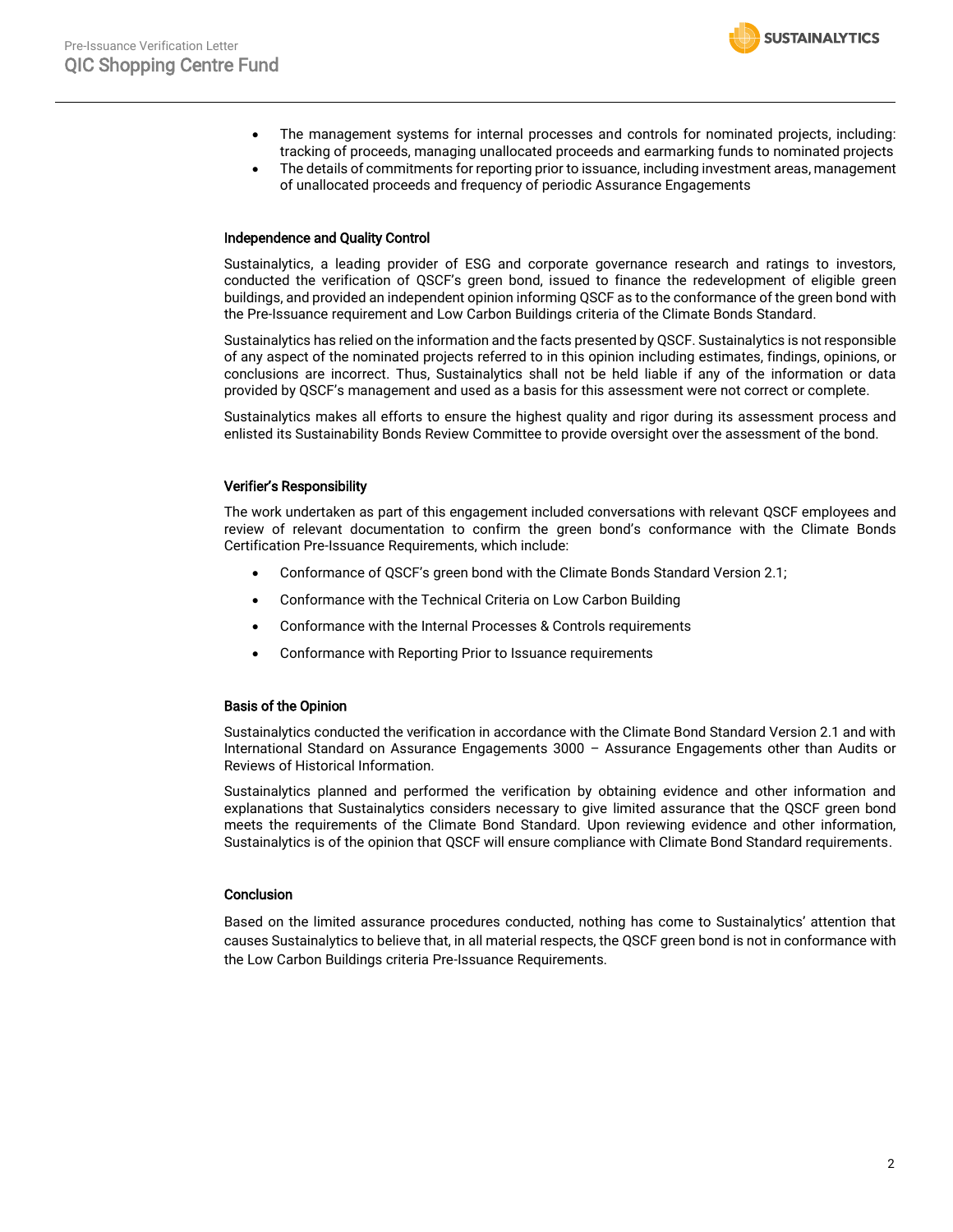

# Schedule 1: Detailed Overview of Nominated Projects and Assets

# 1. Low Carbon Buildings

QSCF intends to refinance and finance the redevelopment of three Australian shopping centres, i.e. Robina Town Centre, Eastland Shopping Centre and Grand Central Toowoomba. Redevelopment of the three centres began in 2014 and will include further implementation of measures until 2020. As part of the ongoing redevelopment of the shopping centres, the following measures will be implemented to achieve a minimum reduction of 34% CO<sub>2</sub>/m<sup>2</sup> of the centralised air-conditioned area for each of the shopping centres, which is the threshold requirement of emissions reduction required in the Low Carbon Building (Upgrades) Criteria for a 10-year bond.

- Optimization in air conditioning
- Implementation of a building management system that improves energy use and distribution (CIM Enviro ACE Platform)
- Led lighting
- Installation of solar pv panels on site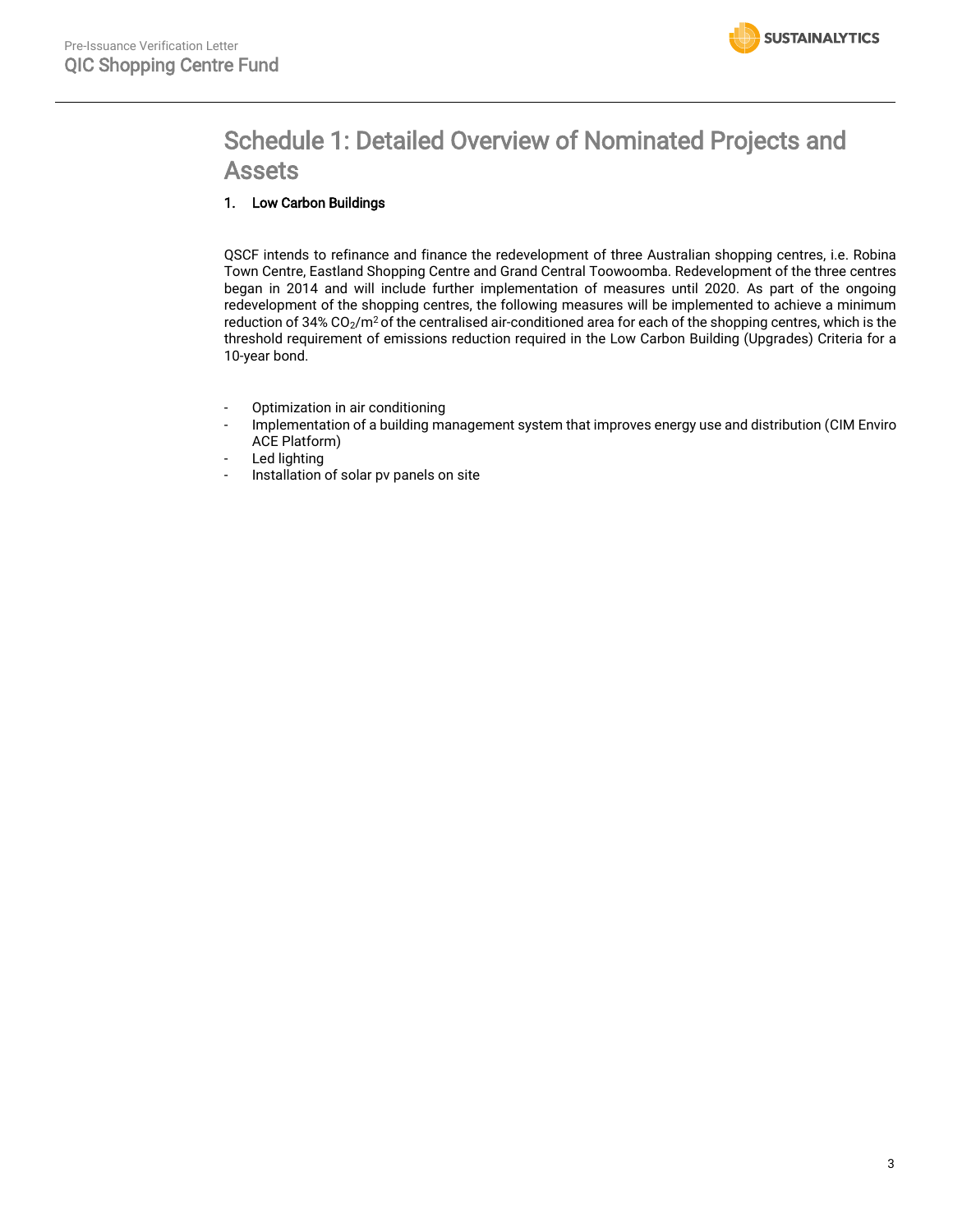

# Schedule 2A: Pre-Issuance General Requirements

|  | <b>Selection of Nominated</b><br>Projects and Assets: | 1.1 Statement on the environmental objectives of the bond                                                                           |
|--|-------------------------------------------------------|-------------------------------------------------------------------------------------------------------------------------------------|
|  |                                                       | 1.2 Confirmation that Nominated Projects and Assets meet the Climate<br>Bonds criteria                                              |
|  |                                                       | 1.3 Document a list of Nominated Projects and Assets                                                                                |
|  |                                                       | 1.4 Confirmation that Nominated Projects and Assets will not be<br>nominated to other Climate Bonds                                 |
|  |                                                       | 1.5 Confirmation that Net Proceeds of the Green Bond shall not be<br>greater than the value of the Nominated Projects and Assets    |
|  | Internal Processes and Controls                       | 2.1.1 Tracking of proceeds                                                                                                          |
|  |                                                       | 2.1.2 Managing of unallocated proceeds                                                                                              |
|  |                                                       | 2.1.3 Earmarking funds to Nominated Projects and Assets                                                                             |
|  | Reporting Prior to Issuance                           | 3.1.1 Investment area of Nominated Projects and Assets                                                                              |
|  |                                                       | 3.1.2 Intended types of temporary investments for the management of<br>unallocated proceeds                                         |
|  |                                                       | 3.1.3 Approach of Verifier                                                                                                          |
|  |                                                       | 3.1.4 Whether periodic Assurance Engagement will be undertaken, and<br>the expected frequency of any periodic Assurance Engagements |
|  |                                                       |                                                                                                                                     |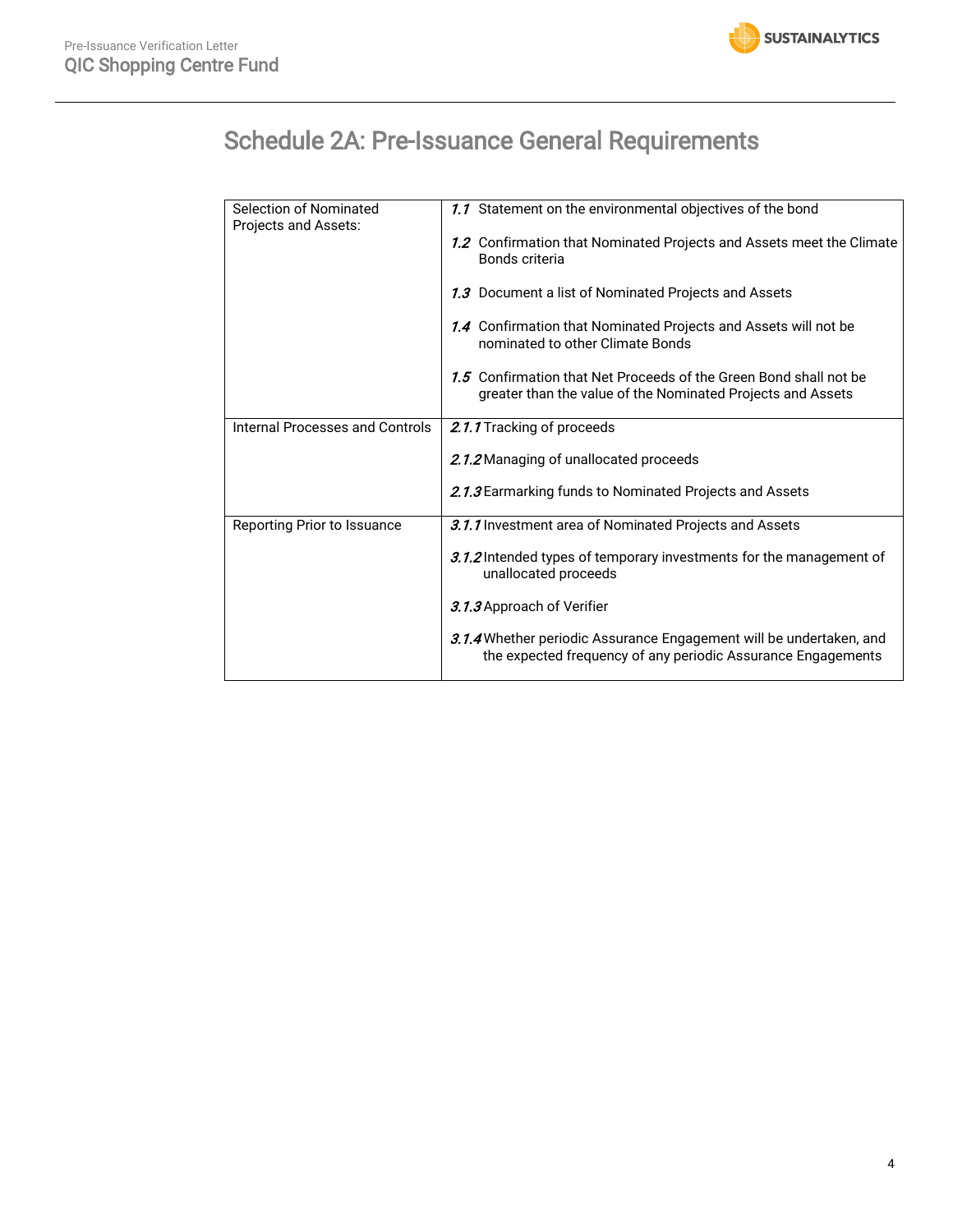

# Schedule 2B: Conformance to the Pre-Issuance Requirements

| <b>Procedure Performed</b>                                                                       | <b>Factual Findings</b>                                                                                                                                                                                                                                                                                                                                                                                                                                                                                                                                                                                                                                                                                                                                                                                    | Error or<br><b>Exceptions</b><br><b>Identified</b> |
|--------------------------------------------------------------------------------------------------|------------------------------------------------------------------------------------------------------------------------------------------------------------------------------------------------------------------------------------------------------------------------------------------------------------------------------------------------------------------------------------------------------------------------------------------------------------------------------------------------------------------------------------------------------------------------------------------------------------------------------------------------------------------------------------------------------------------------------------------------------------------------------------------------------------|----------------------------------------------------|
| Verification of requirements<br>specified under Selection of<br>Nominated Projects and<br>Assets | 1.1 The objective of the bond is to primarily use<br>proceeds to finance or refinance the redevelopment<br>of three Australian shopping centres, i.e. Robina<br>Town Centre, Eastland Shopping Centre and Grand<br>Central Toowoomba, to achieve carbon performance<br>improvements of 34%.<br>1.2 The Nominated Projects and Assets meet the Low<br>Carbon Buildings criteria of the Climate Bond<br>Standard.<br>1.3 The Nominated Projects and Assets include:<br>Redevelopment of Robina Town Centre,<br>Redevelopment of Eastland Shopping Centre<br>Redevelopment of Grand Central Toowoomba<br>1.4 QSCF confirms that the projects shall not be<br>nominated to other Climate Bonds.<br>1.5 QSCF confirms that the net proceeds of the bond<br>shall not be greater than the value of the projects. | None                                               |
| Verification of requirements<br>specified under Internal<br><b>Processes and Controls</b>        | 2.1.1 QSCF confirms that proceeds will be segregated<br>and tracked in a systematic manner and will be<br>exclusively used to finance nominated projects.<br>2.1.2 QSCF confirms that pending full allocation, the<br>unallocated proceeds will be invested according to<br>the QSCF Treasury Policy, subject to the<br>exclusionary criteria in Section 2.1.3. (i.e.<br>investments in manufacture of cluster munitions,<br>landmines, manufacture of tobacco, fossil fuel<br>based electricity production, clean-up operations,<br>and related R&D activities)<br>2.1.3 QSCF has confirmed that the proceeds from the<br>bond will be earmarked to QSCF Green Bond eligible<br>projects.                                                                                                                 | None                                               |
| Verification of requirements<br>specified under Reporting<br>Prior to Issuance                   | 3.1.1 QSCF confirms that the proceeds of the transaction<br>will primarily be used to finance or refinance<br>redevelopment of the nominated buildings.<br>3.1.2 QSCF confirms that unallocated proceeds shall be<br>invested according to the QSCF Treasury Policy,<br>subject to the exclusionary criteria in Section 2.1.3.<br>(i.e. investments in manufacture of cluster<br>munitions, landmines, manufacture of tobacco,<br>fossil fuel based electricity production, clean-up<br>operations, and related R&D activities)<br>3.1.3 The bond's offer letter confirms that an approved<br>third-party verifier has been appointed to confirm the                                                                                                                                                       | None                                               |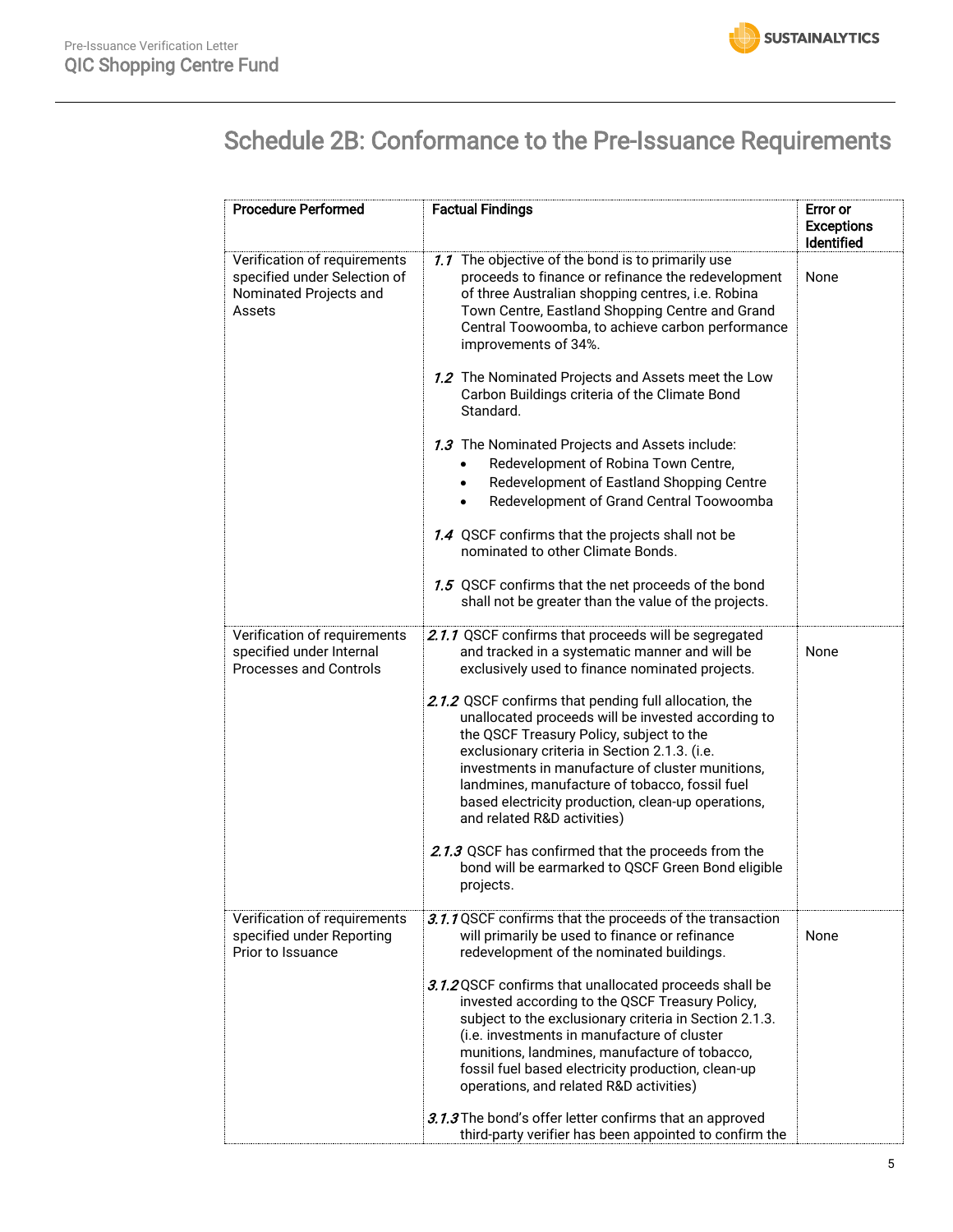

| bond's conformance with pre-issuance requirements<br>of the Low Carbon Buildings criteria of the Climate<br>Bonds Standard.                                                                                                                                                                |  |
|--------------------------------------------------------------------------------------------------------------------------------------------------------------------------------------------------------------------------------------------------------------------------------------------|--|
| 3.1.4 The bond's offer letter confirms that an approved<br>third-party verifier will conduct post-issuance<br>assurance exercise within one year of the bond's<br>issuance to reaffirm conformance of the bond with<br>the Low Carbon Buildings criteria of the Climate<br>Bonds Standard. |  |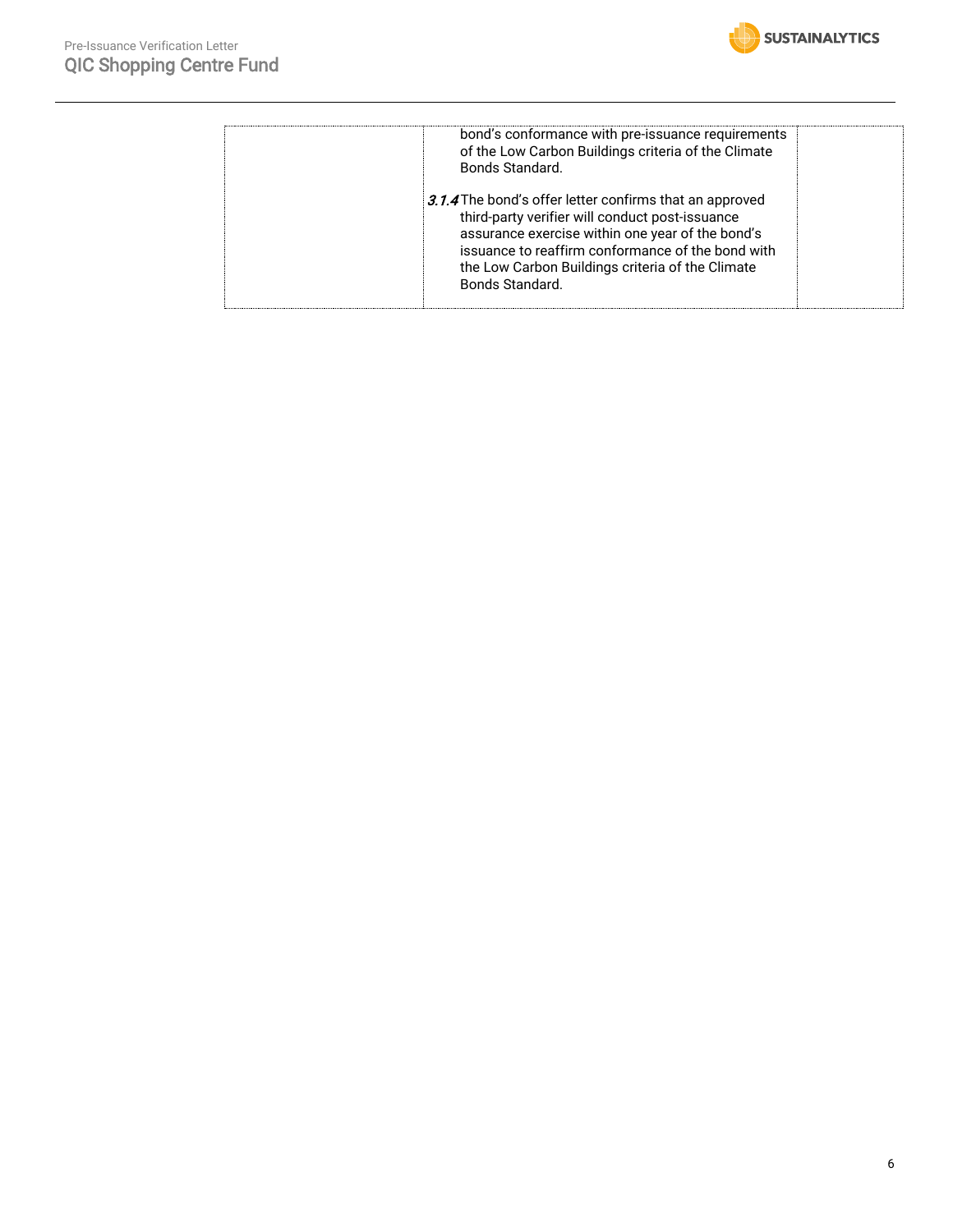

# **Disclaimer**

© Sustainalytics 2019. All rights reserved.

The intellectual property rights to this Second-Party Opinion (the "Opinion") are vested exclusively in Sustainalytics. Unless otherwise expressly agreed in writing by Sustainalytics, no part of this Opinion may be reproduced, disseminated, comingled, used to create derivative works, furnished in any manner, made available to third parties or published, parts hereof or the information contained herein in any form or in any manner, be it electronically, mechanically, through photocopies or recordings, nor publicly released without the "Green Bond Framework" in conjunction with which this Opinion has been developed.

The Opinion was drawn up with the aim to provide objective information on why the analyzed bond is considered sustainable and responsible, and is intended for investors in general, and not for a specific investor in particular. Consequently, this Opinion is for information purposes only and Sustainalytics will not accept any form of liability for the substance of the opinion and/or any liability for damage arising from the use of this Opinion and/or the information provided in it.

As the Opinion is based on information made available by the client, the information is provided "as is" and, therefore Sustainalytics does not warrant that the information presented in this Opinion is complete, accurate or up to date, nor assumes any responsibility for errors or omissions. Any reference to third party names is for appropriate acknowledgement of their ownership and does not constitute a sponsorship or endorsement by such owner.

Nothing contained in this Opinion shall be construed as to make a representation or warranty, express or implied, regarding the advisability to invest in or include companies in investable universes and/or portfolios. Furthermore, nothing contained in this Opinion shall be construed as an investment advice (as defined in the applicable jurisdiction), nor be interpreted and construed as an assessment of the economic performance and credit worthiness of the bond, nor to have focused on the effective allocation of the funds' use of proceeds.

The client is fully responsible for certifying and ensuring its commitments' compliance, implementation and monitoring.